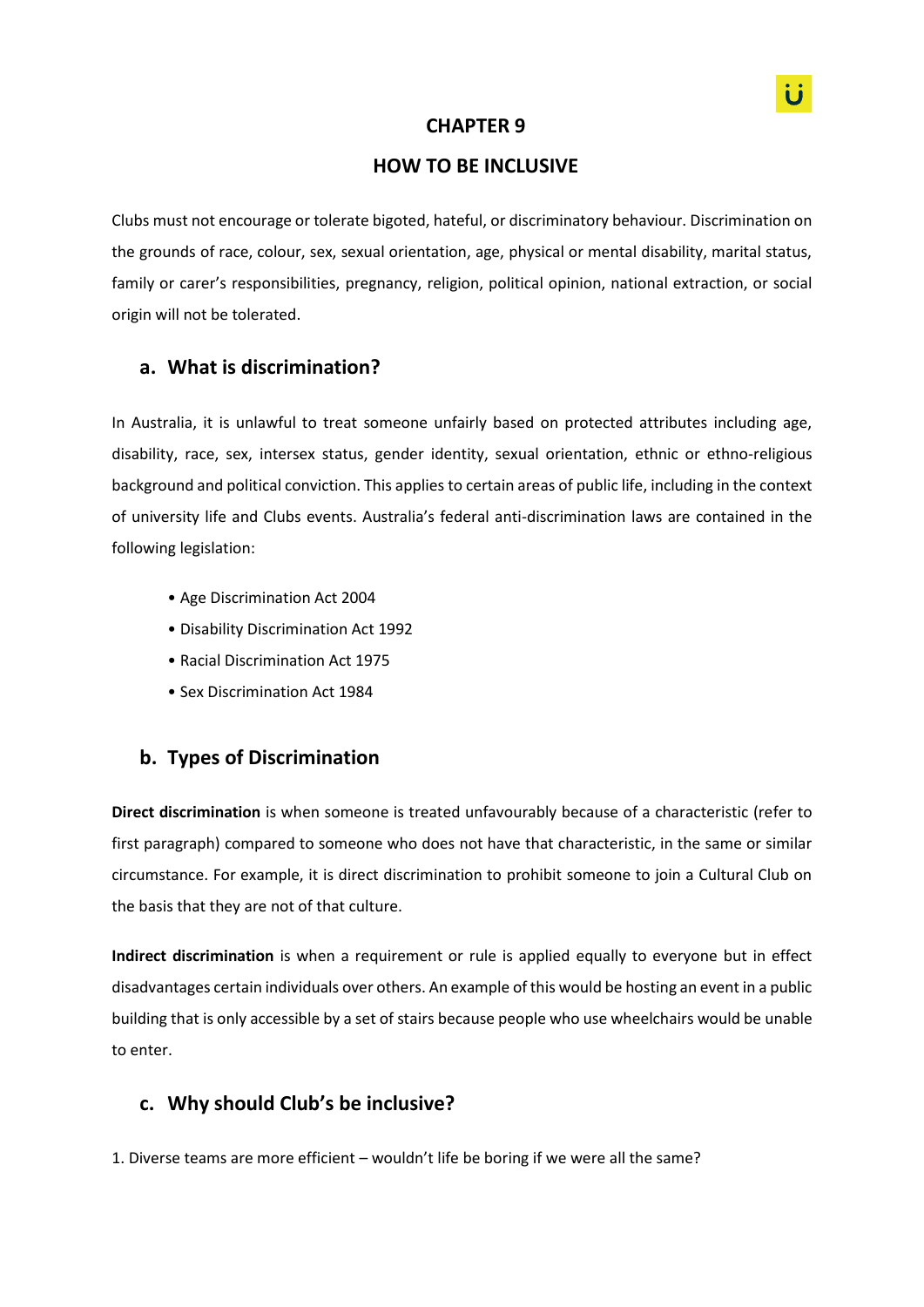3. Allows people to feel included and valued, which will help achieve most Club's objectives

4. A greater mix of people = greater mix of ideas, experience, and skills

#### **d. How can I make events more inclusive?**

Here are a few simple ways you can increase inclusion within your Club:

1. Acknowledge the Traditional Custodians of the lands at the beginning of meetings and events

2. Ensure events do not clash with cultural holidays which would exclude people from attending.

3. Consider accessibility within your Club. For example: Do our events have wheelchair accessibility options? Can we provide transport options to and from events? What special considerations are available for those with reading impairments who apply for a Club Executive position?

4. Provide special consideration for individuals with English as a Second Language who submit a written application to become a Club Executive.

5. Use clear language and avoid slang that may be difficult to understand by all students.

Spend 2 minutes brainstorming with your Executives about ways you can promote diversity and be inclusive of everyone.

For example, your Club is planning on holding a lunch time social where members can socialise over food. You later find out that it is the Ramadan months, and many of your Muslim members are fasting. You might consider changing the event to include but not revolve around food, or simply change it to dinner instead.

Another example might be that your Club is deciding between two locations to hold your annual ball. The first venue has wheelchair access from the car park to the function hall, while the second venue will need to investigate alternative options that are currently unavailable. To ensure that all your members will be able to attend the ball, your Club can book the first venue instead.